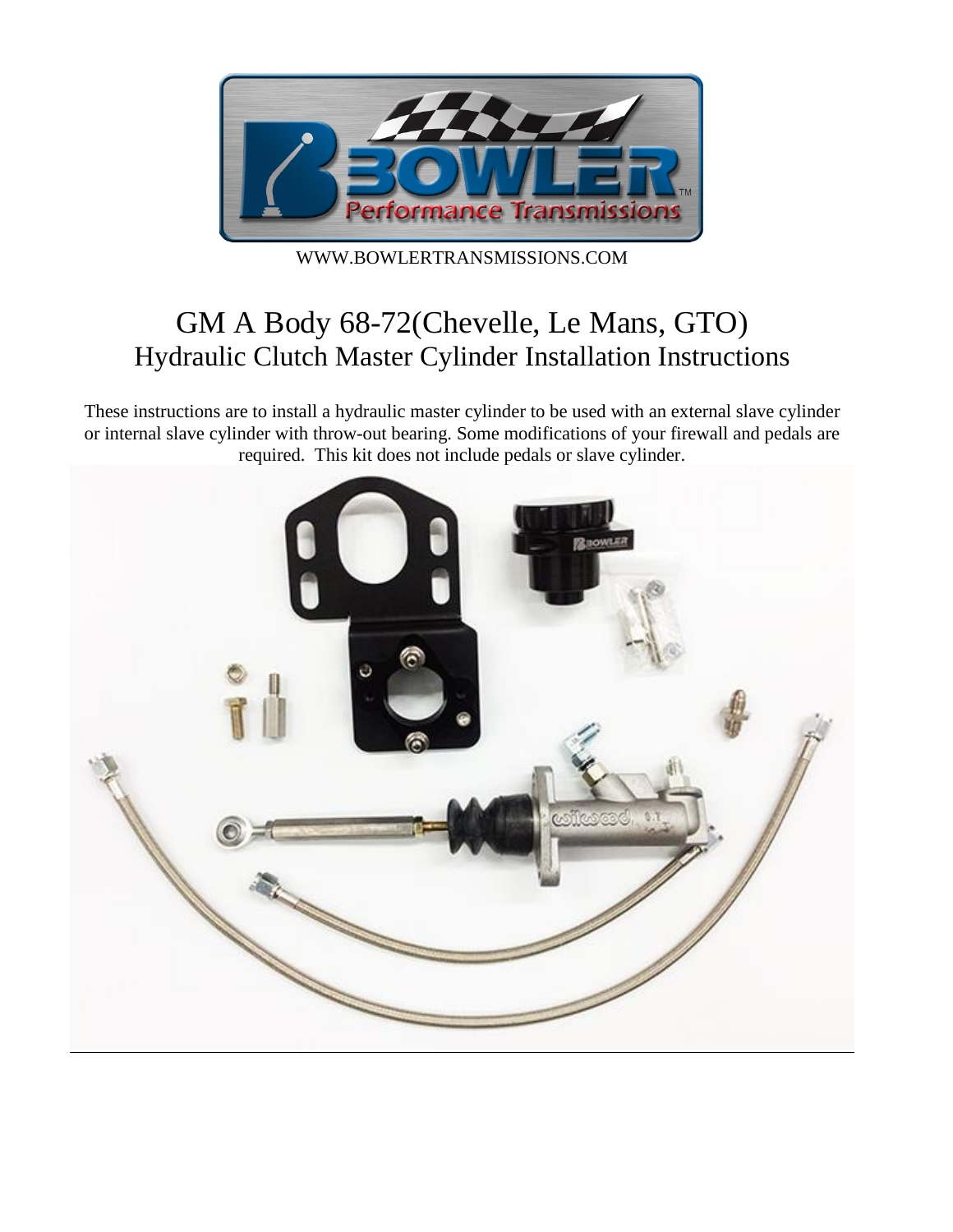### Tools

- Drill ,  $\frac{3}{4}$ " drill bit (when using Tilton or Wilwood Master) 1 3/8" hole saw, punch, marker, 7/16", 1/2", 9/16" wrenches and/or socket/ratchet
- Hydraulic Master Cylinder Kit utilizes existing opening in the firewall.
- Safety Equipment Always wear approved safety goggles/glasses when working with metal and fluids. Wear proper gloves when working with hot surfaces and corrosive fluids.

Disassembly - If your vehicle is already disassembled, skip to the Assembly Instructions. If you are converting an automatic car, some disassembly steps do not apply.

- Remove brake master cylinder and brake booster as required.
- Do not remove the clutch pedal. Remove all clutch linkage or automatic linkage from engine, transmission, frame and clutch pedal. If converting from an automatic car , go ahead and remove the brake pedal to either modify (trim) or change brake pedal for a manual car.

### Assembly

Note: our mock-up photos have certain items removed for clarity.

Pre-assemble the Master Cylinder and firewall plate assembly as shown. This kit is designed to work with a Tilton or Wilwood master cylinder. The billet angle adapter bracket has the ability to mount the master cylinder at a 90\* rotation from the pictured assembly. This may be necessary to clear certain brake systems.

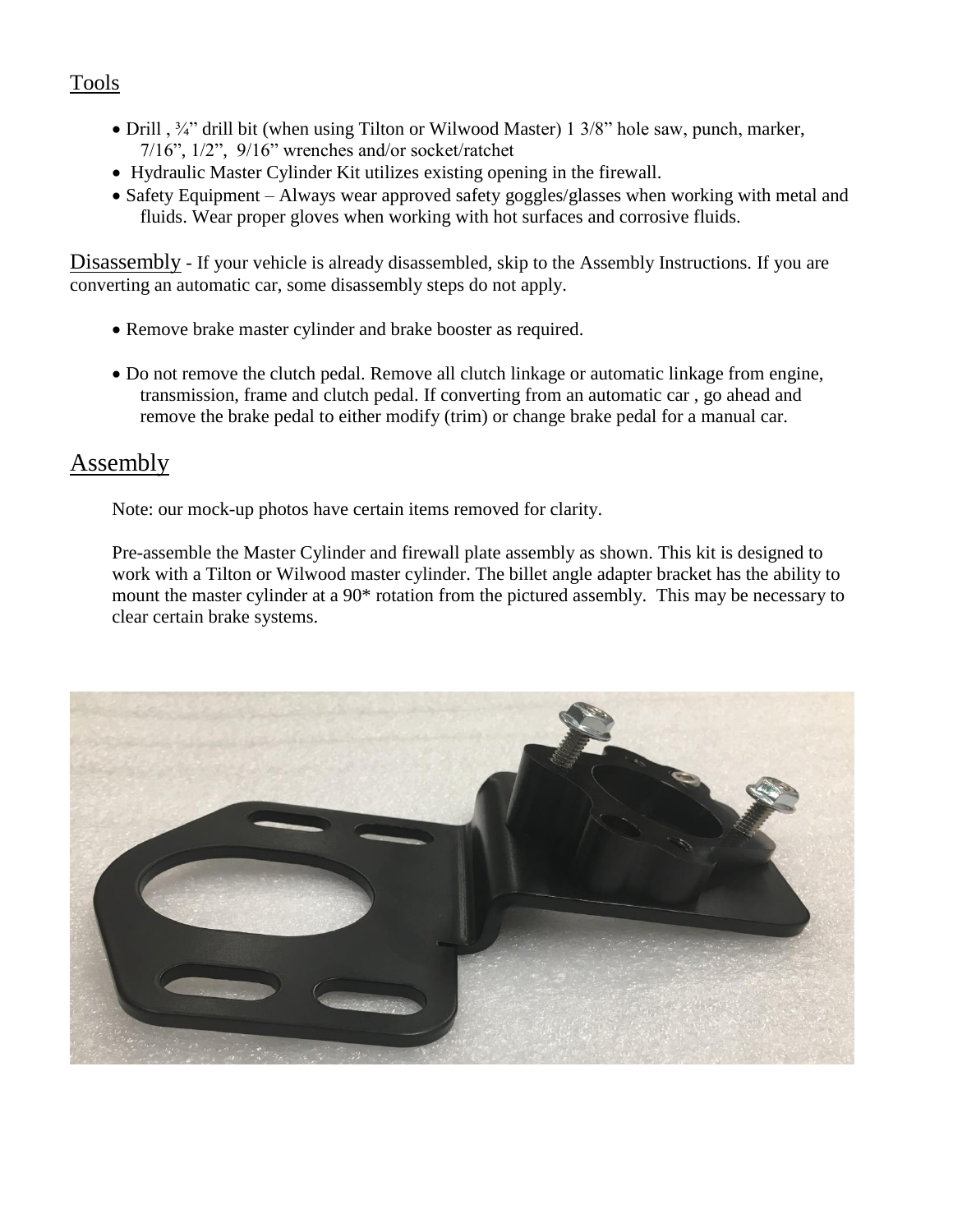

- Install master cylinder with plate by sliding the rod end linkage through the opening in the firewall where the original clutch rod was located. The mounting plate will locate on the studs that attach the brake master cylinder to the firewall, you can then reattach the brake master cylinder and tighten all fasteners.
- Install the supplied clutch pedal stud on to the clutch pedal and tighten fastener. You will want to use the lower of the 2 holes in the clutch pedal for the rod end attachment. \* Use Blue Loctite on all threads. We have found that on some cars the clutch pedal profile is different than on other cars. If your clutch pedal has a fairly straight profile you should be able to achieve proper push rod alignment by bolting the spherical rod end directly to the pedal. In some cases your clutch pedal may have a profile that bends the clutch pedal out towards the left then back in to the center at the bottom. In that instance you may need to use the supplied hex spacer to achieve proper push rod alignment. The end goal is to align the master cylinder push rod with the attachment point on the pedal to get a straight shot with no side load. See the pictures below for the different attachments.

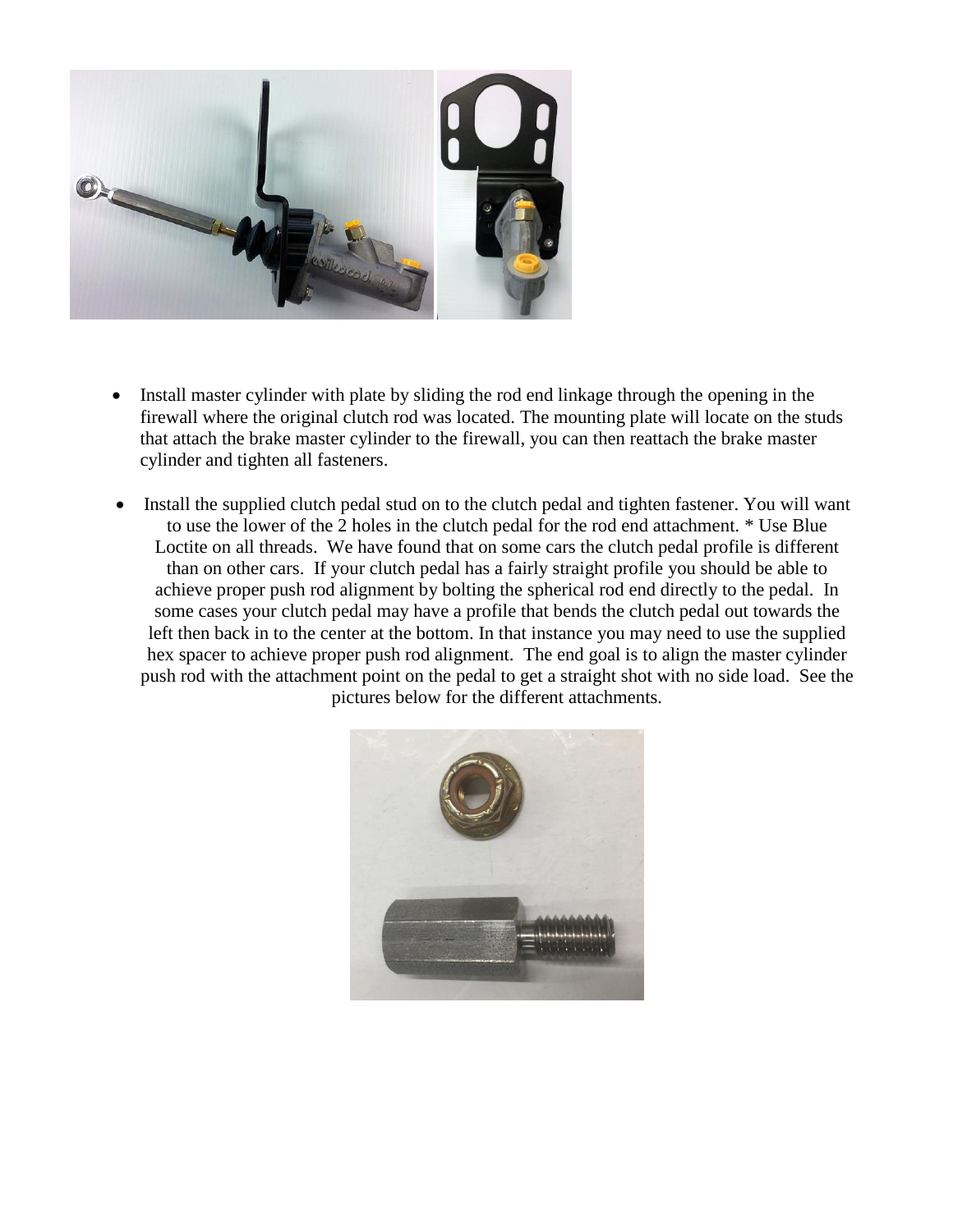

- The rod-end and linkage will need to be set to the length that gives you the correct height for your clutch pedal. It can be lengthened or shortened to get the desired pedal height. If adjustments are made, make sure there are at least 5 full threads penetrating the rod end.
- Install hardware thru rod end, washer and clutch pedal bracket and tighten. See photo above on hooking the clutch rod to the clutch pedal bracket.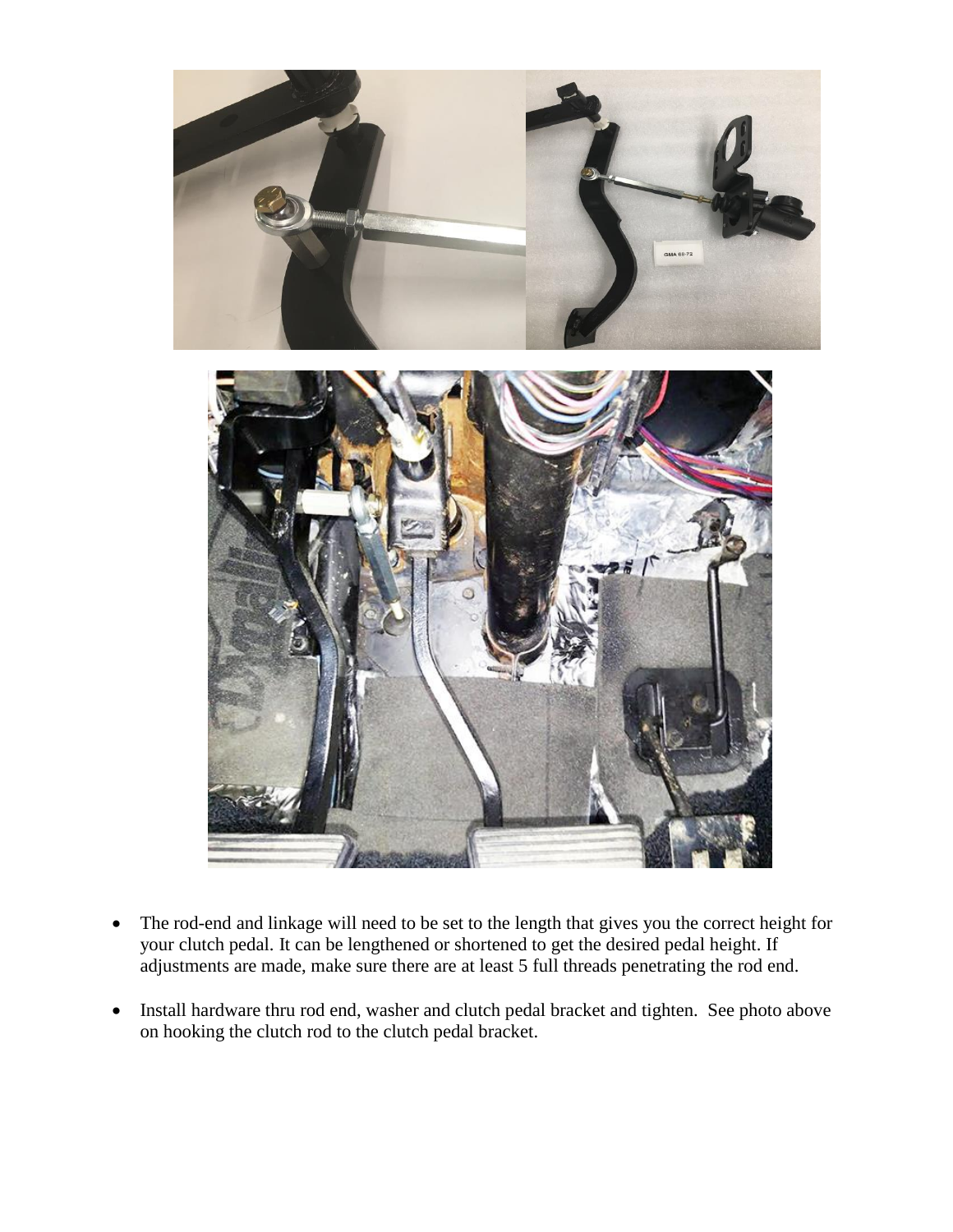

- Locate and mount the reservoir anywhere above the master cylinder. You may shorten the reservoir hose if you are using a universal style reservoir with hose. If you are using -4AN braided lines then we recommend ordering or having a custom line made to the correct length. Mark the hole locations for the reservoir. If using the universal plastic option, predrill holes using a #7 drill bit prior to attaching reservoir, then use sheet metal screws to attach to the fire wall. If you are using the Billet reservoir, drill the correct holes through the fire wall and use the supplied Allen head bolts to attach with the supplied lock nuts on the inside of the firewall. Do not over-tighten. Make sure reservoir line does not interfere with any moving parts.
- Attach one end of the provided 24" stainless braided line to the output port on the master cylinder and attach the other end to your input line on the hydraulic release bearing.
- Re-install brake lines and distribution block as required. \* You may need to bleed the brakes if you did separate any brake lines.

#### **\*\*\*IMPORTANT\*\*\***

**Depending on how you set your pedal height it may be necessary to install a pedal stop to ensure the release bearing is not over-traveled and to prevent damage to the master cylinder piston and rod. This is a critical part of the set up. Please see the below section on setting the pedal stop before doing the final system bleeding and setup**.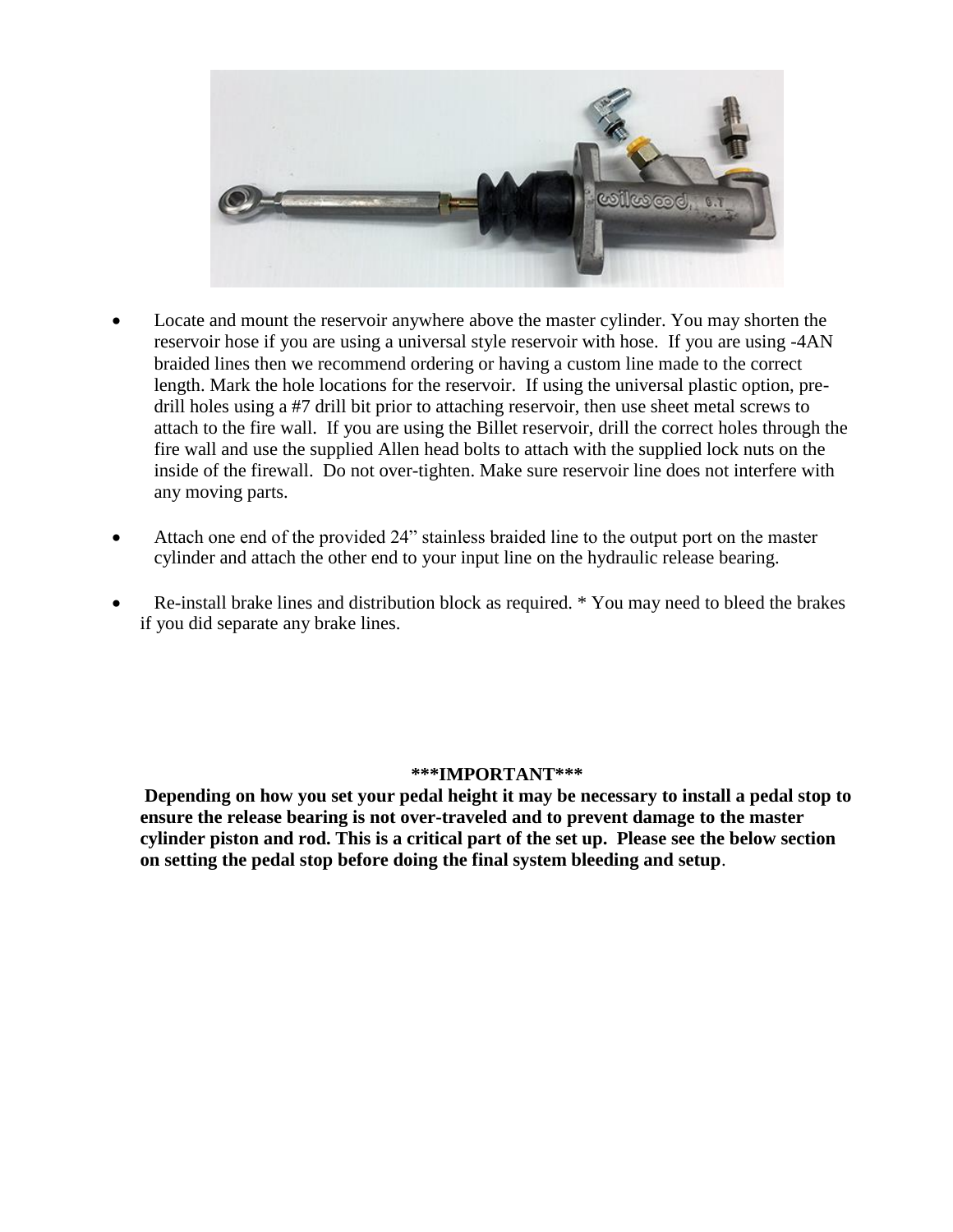## **Important information regarding setting pedal stop, free play, and height adjustment**.

\*\*Note that this information is specific to the Tilton 6000 series hydraulic release bearing used by Bowler Performance Transmissions. If you are using a hydraulic release bearing by another manufacturer please refer to their instructions on setting up the clutch pedal.<sup>\*\*</sup>

The Tilton 6000 hydraulic release bearing assembly is self-adjusting in that the bearing stays close to the clutch spring at all times, even though the spring changes position with clutch wear. There is no extra return spring that pulls the piston back all the way to the bottomed position. In this respect, the piston in the hydraulic bearing assembly works like the piston in a disc brake caliper, returning only as far as forced. This is why with a Tilton hydraulic release bearing assembly the clutch pedal feel does not change with clutch wear allowing the driver to make more consistent shifts. The piston of this assembly has .700" of total stroke. Precision measurement of clearances and the correct adjustment of the pedal stop are extremely important to the correct function of this unit.

#### **RELEASE BEARING FREE PLAY AND HEIGHT ADJUSTMENT**

At this point of the installation you should already have the flywheel, clutch and bellhousing onto the engine. Tighten all components in place following their respective manufacturer's instructions. Do not install the transmission at this time. Using a pair of dial calipers or a depth micrometer, measure the distance from the transmission face of the bellhousing to the bearing contact point of the clutch spring. Record this distance as Dimension A. Subtract .125" from Dimension A. This new number will be Dimension B. This should be the installed distance (with the bearing and piston completely compressed into the hydraulic base) from the face of the release bearing to the face of the transmission where it contacts the bellhousing. Install the supplied threaded sleeve into the bearing base and push these onto the bearing retainer sleeve or bolt on the threaded base to the front of your transmission. A small amount of petroleum jelly may be used during assembly. ( For slip on adjusters, the o-ring end of the sleeve should be towards the transmission.) Thread the bearing onto the threaded sleeve until Dimension B is achieved. There is a small ear and slot machined into the hydraulic base. The supplied stud fits through this slot to prevent rotation. Once the correct height of the HRB has been determined, locate and remove the transmission bearing retainer bolt closest to the ear. The removed bolt will be replaced by the antirotation stud provided. Remove HRB and threaded sleeve from bearing retainer, being careful not to change HRB height adjustment on the threaded sleeve. Install anti-rotation stud through the slot on the hydraulic base and reinstall HRB and sleeve onto bearing retainer. Using Loctite 272 (red) thread locking compound, install anti-rotation stud into hole that original retainer bolt was removed. Torque to 16 lb-ft. DO NOT OVERTIGHTEN. Note: If anti-rotation stud is too long and extends past face of release bearing, cut shorter to avoid any interference with clutch. If you have a bolt on bearing adjuster use one of the supplied bolts and utilize one of the threaded holes provided in the bolt on adjuster to prevent bearing rotation. The hydraulic lines supplied have been installed at the factory using the proper tooling and assembly lubricant. They are designed to rotate once while installed. There is no need to remove these prior to assembly. Double check that the bearing to clutch clearance is .125" (tolerance +/- .025").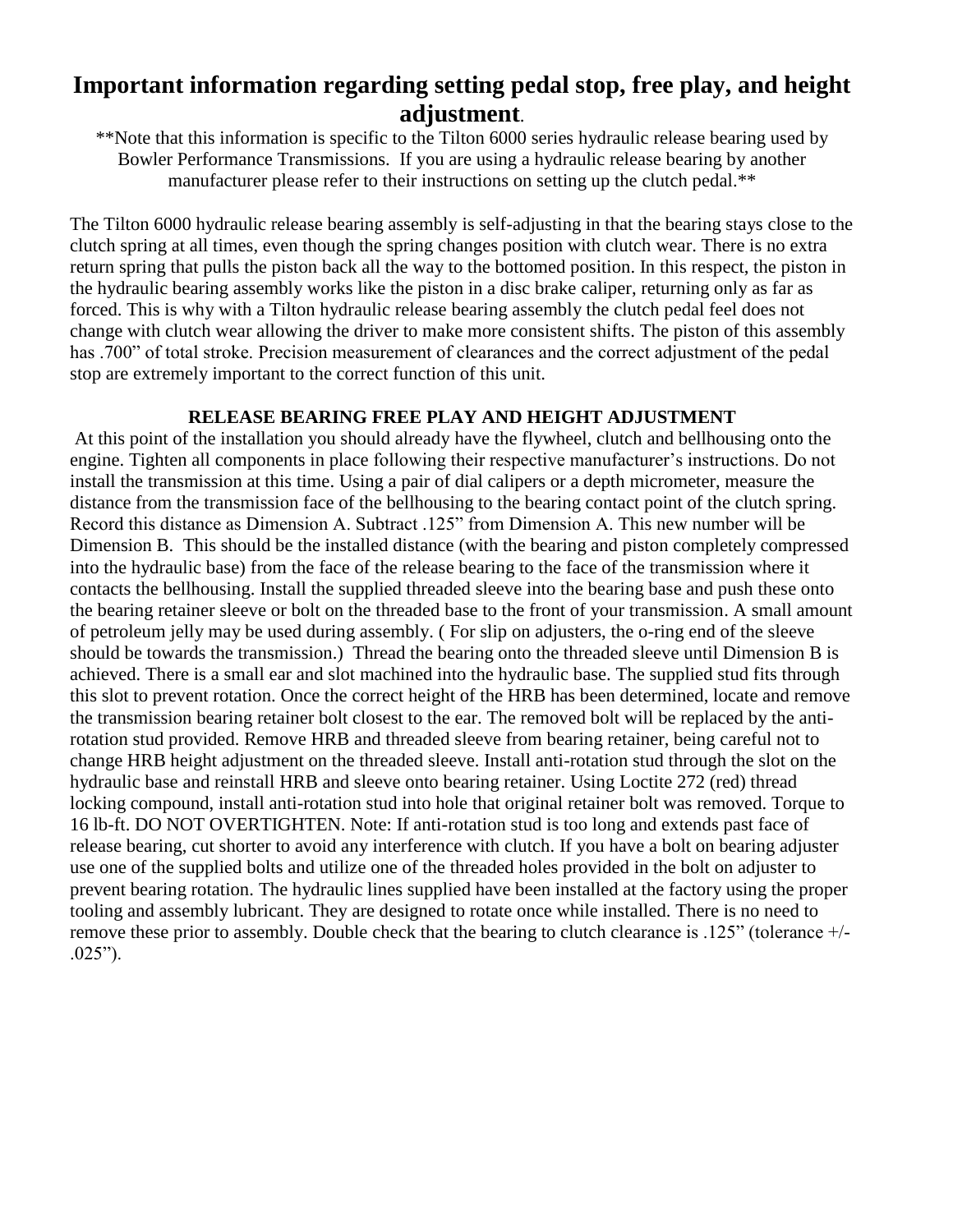#### **DRIVELINE ASSEMBLY**

While installing the transmission, carefully route both lines through either the release fork window or holes that have been drilled to accommodate the lines. Ensure that the lines do not interfere with the clutch or flywheel. A string may be used to help guide the lines around any obstacles during installation. Once the transmission is seated, confirm that all parts of the release bearing clear the clutch and flywheel. Complete the driveline installation.

#### **HYDRAULIC LINES**

This bearing is supplied with two identical lines installed for the supply and bleed ports. Both lines are sized AN-4 and should only be used with AN type fittings. It is important that whichever line is on the bottom is used as the supply line (connected to the master cylinder) and whichever line is on top is used as the bleeder. 1. Attach the supply line to the master cylinder using supplied stainless braided line and fittings. If using a Tilton master cylinder (which have AN-3 outlets) you will need a AN-3 male to AN-4 male adapter that is supplied in the master cylinder kit. Attach the supplied bleed adapter and bleed fitting to the bleed line.

#### **HYDRAULIC RELEASE BEARING BLEEDING**

1. Fill the master cylinder reservoir with DOT3 or DOT 4 brake fluid. **Do not use DOT 5, silicone based or high temperature resistant brake fluids designed for more than 550ºF as some will cause the seals to swell.** 2. Apply light force on the clutch pedal. You want enough force to hold the bearing out against the clutch diaphragm spring, but not enough to compress the clutch diaphragm spring. 3. Open the bleedscrew that is attached to the bleed line on the hydraulic release bearing. 4. Completely stroke the pedal and hold the pedal down. 5. Close the bleed screw that is attached to the bleed line on the hydraulic release bearing. 6. Let the pedal return to its relaxed position and wait a few seconds. Repeat Steps 2 through 6 until all air is removed from the system. **Note: Do not stroke the pedal again before the pedal stop is set.**

#### **SETTING THE CLUTCH PEDAL STOP**

You **MUST** use a pedal stop to limit the amount of bearing travel. Failure to do this WILL result in clutch, bearing and/or transmission damage and will not be covered under warranty. It may be necessary to fabricate a pedal stop for your application as most cars with a factory mechanical linkage did not have a pedal stop. 1. Lift the drive wheels off the ground and support the car on jackstands. 2. With the engine off, put the transmission into 1st gear and have someone attempt to rotate the drive wheels. 3. Depress the clutch pedal slowly until the clutch disengages and the drive wheel can be rotated. Do not push it any further. 4. Note the clutch pedal position at this point. Measure for and/or adjust the pedal stop to allow an additional 1/4" of pedal travel.